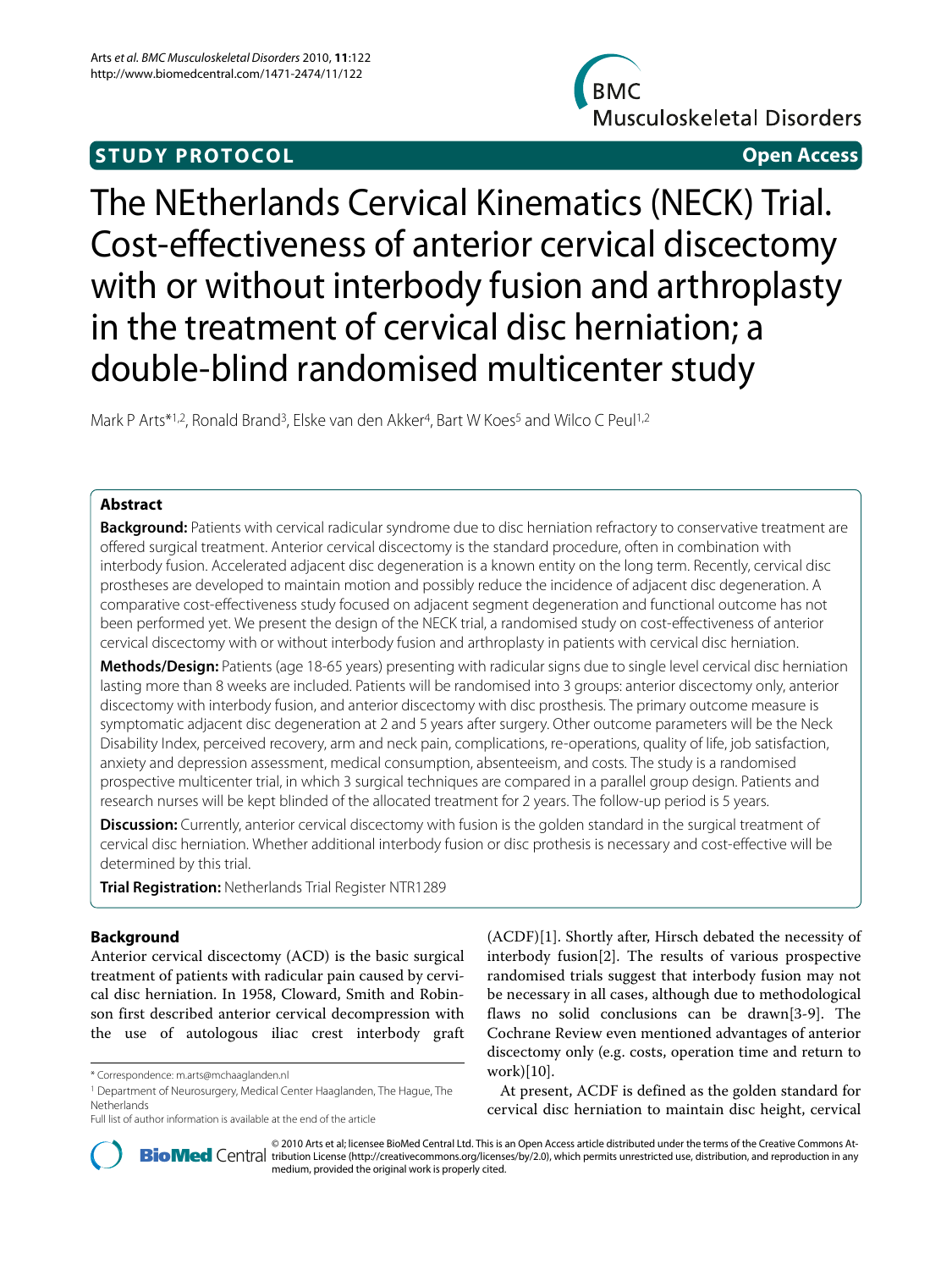alignment, and promote bony fusion. However, arthrodesis of a motion segment will lead to increased degenerative changes at the adjacent level. The concept of accelerated adjacent disc degeneration (AADD) is widely discussed and Hilibrand et al. reported an annual inci-dence of 2.9% symptomatic AADD after fusion[[11](#page-7-5)].

The main rationale of artificial disc replacement is motion preservation with subsequent prevention of adjacent disc degeneration. Various prospective randomised trials have shown that cervical disc prosthesis is a safe and reliable alternative to cervical fusion[\[12](#page-7-6)-[17\]](#page-7-7). However, limited studies have focused on symptomatic AADD and the follow-up period is short[[18,](#page-7-8)[19\]](#page-7-9).

In the NEtherlands Cervical Kinematics (NECK) trial, we will randomly and blindly compare anterior cervical discectomy *sec* (ACD), with anterior discectomy with fusion (ACDF), and anterior discectomy with disc prosthesis (ACDP) in 3 treatment groups. We hypothesise a difference in symptomatic adjacent level disease in favour of disc prosthesis and better clinical outcome and selfassessment measured by the Neck Disability Index (NDI). As such we will evaluate the clinical appropriateness and superiority of disc prosthesis on one hand, cervical fusion on the other hand, and compare this to discectomy without any implant. Moreover, we will identify possible subgroups of patients who will substantially benefit from one of the allocated surgical treatments.

# **Methods/Design**

We designed an observer and patient blinded randomised cost-effectiveness trial in the treatment of cervical disc herniation in which three surgical techniques are compared in a parallel group design. Adjacent level disease will be used as primary outcome measure and NDI as secondary outcome. As such we will evaluate the clinical appropriateness and superiority of disc prosthesis on one hand, cervical fusion on the other hand, and compare this to discectomy without any implant. The follow-up period will last 5 years.

In order to collect enough patients, a multicenter design is necessary. The clinical centers that are planned to recruit patients into the NECK trial are: Medical Center Haaglanden, The Hague; Leiden University Medical Center; University Medical Center Groningen; Medical Center Alkmaar; and University Medical Center Maastricht. The protocol was approved by the ethics committee/IRB in each participating hospital.

The primary question of the NECK trial is whether ACDP has a lower incidence of symptomatic adjacent disc degeneration compared to ACD and ACDF. Symptomatic adjacent level disease is defined as development of new symptoms (i.e. neck pain, radiculopathy, or myelopathy) referable to a motion segment adjacent to the site of the previous anterior surgery. In addition, we want to

identify certain subgroups that may benefit more of one of the allocated treatments.

#### **Patients**

All patients between 18 and 65 years with monoradicular symptoms in one or both arms lasting more than 8 weeks are eligible for the NECK trial. MRI must confirm cervical disc herniation and/or osteophyte in accordance with clinical symptoms. Additional inclusion and exclusion criteria are listed in Table 1.

Patients are referred by a neurologist with MRI of the cervical spine. During the first visit to the neurosurgical outpatient clinic, the patient's history and a standard neurological examination will be documented. Conform our selection criteria, the neurosurgeon decides whether a patient is eligible for the NECK trial. The study will be explained to the patient and, in case of a positive reaction, an appointment is made with one of the research nurses. Because the patient needs some time to consider participation, the first visit to the research nurse is planned after at least 2 days. After informed consent, the questionnaires, outcome measures, and baseline variables are recorded.

#### **Randomisation procedure**

Patients will be randomly allocated to ACD, ACDF, or ACDP. Randomisation will take place on the operating room within 6 weeks after the first visit to the research nurse. A randomisation list is prepared for every participating hospital-nurse combination. Variable sized blocks of random numbers are formed to ensure equal distribution of the randomisation treatments over hospitals and research nurses. The data manager, who is not involved in the selection and allocation of patients, will prepare coded, sealed envelopes containing the treatment allocation. In the operating room, after induction of anaesthesia, the surgeon will open the envelope and the allocated treatment will be performed. Patients and research nurses will be kept blinded for the allocated treatment for 2 years.

#### **Intervention**

Patients will be randomised into anterior discectomy *sec* (group A), anterior discectomy with interbody fusion (group B), and anterior discectomy with arthroplasty (group C). The participating surgeons have large experience in all three techniques. A standardized Case Record Form (CRF) will register the surgeon's findings and this CRF, together with the randomisation envelope, will be returned to the data center in a sealed envelope.

#### **(A) Anterior cervical discectomy (ACD)**

All patients will be positioned supine with their neck in neutral position or slightly extended under general anaesthesia. The affected cervical disc level will be verified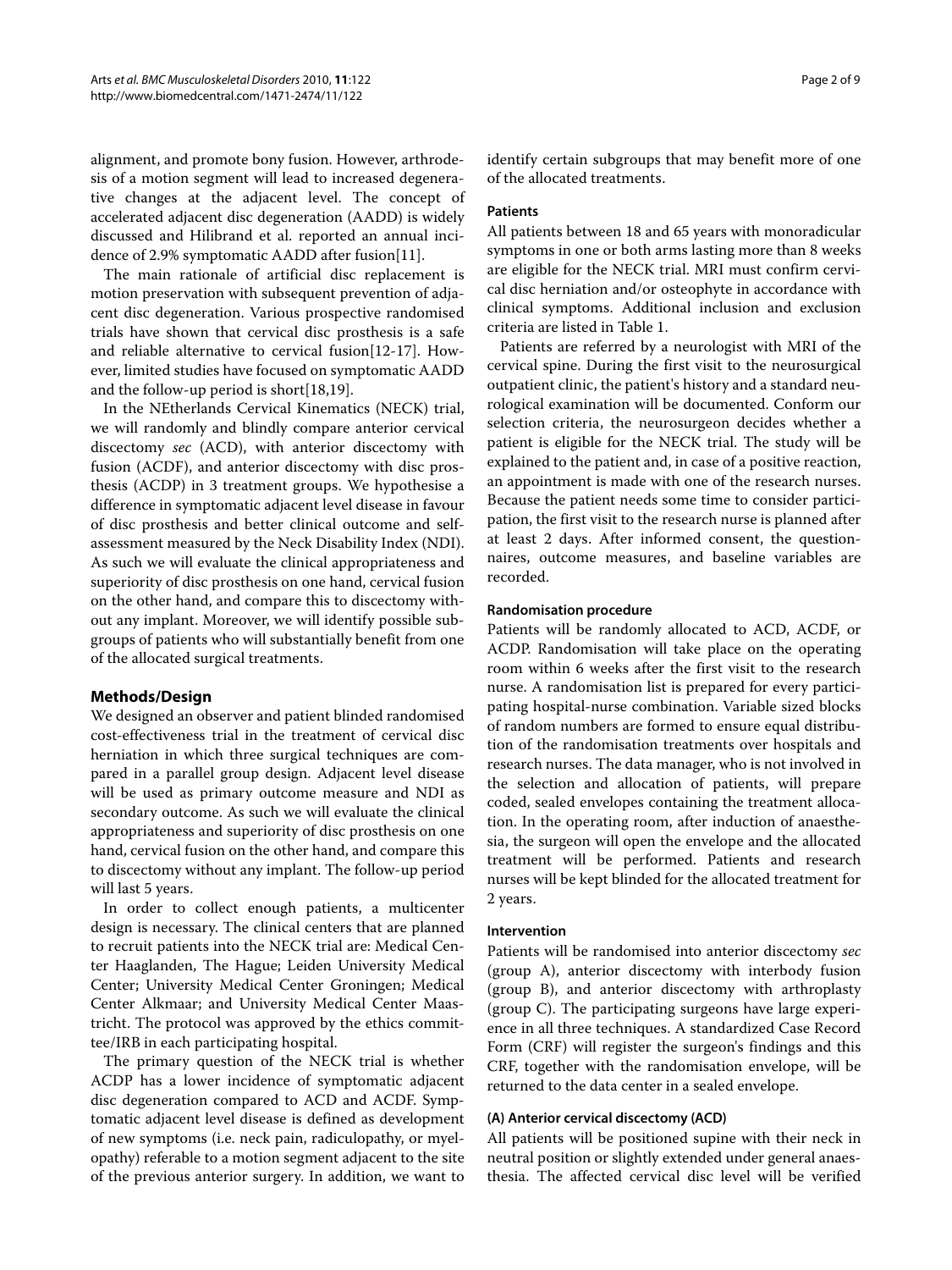#### **Table 1: Selection criteria for trial eligibility.**

| <b>Inclusion criteria</b>                                                                                                                          |
|----------------------------------------------------------------------------------------------------------------------------------------------------|
| Age 18 - 65 years                                                                                                                                  |
| Radicular signs and symptoms in one or both arms                                                                                                   |
| At least 8 weeks prior conservative treatment                                                                                                      |
| Radiographic diagnosis of cervical disc herniation and/or osteophyte at 1 level (C3-C4 to C7-T1) in accordance with clinical signs and<br>symptoms |
| Informed consent                                                                                                                                   |
| <b>Exclusion criteria</b>                                                                                                                          |
| Previous cervical surgery (either anterior or posterior)                                                                                           |
| No motion of the index level on dynamic studies                                                                                                    |
| Increased antero-posterior motion of the index level on dynamic studies (>3 mm)                                                                    |
| Involved disc level fused or very narrow (central <3 mm)                                                                                           |
| Severe segmental kyphosis of involved disc level (>3 degrees)                                                                                      |
| Neck pain only                                                                                                                                     |
| Symptoms and signs of chronic myelopathy                                                                                                           |
| Infection, bone disease, neoplasm or trauma of the cervical spine                                                                                  |
| Spinal anomaly (Klippel-Feil, Bechterew, OPLL)                                                                                                     |
| Severe mental or psychiatric disorder                                                                                                              |
| Inadequate Dutch language                                                                                                                          |
| Planned (e) migration abroad in the year after inclusion                                                                                           |

with fluoroscopy. A small transverse incision will be made either on the right side or the left side depending on the surgeon's preference. Medial to the carotic sheath, the pre-vertebral space will be opened and the anterior cervical spine will be exposed. Two distraction pins and the Caspar spreader will be placed in the affected segment. A standard anterior discectomy with the aid of microscope or loupe/headlight magnification (depending on the surgeon's preference) will be performed in all cases. The posterior longitudinal ligament will be opened and the nerve root and dura will be decompressed adequately. If required a vacuum drain will be placed and the wound will be closed in layers.

# **(B) Anterior cervical discectomy with interbody fusion (ACDF)**

Once the anterior discectomy has been performed, an interbody cage filled with bone substitute will be placed within the intervertebral space under fluoroscopic guidance. The type of cage depends on the surgeon's preference and daily practice. To prevent pain from the iliac crest, no autologous bone will be used.

# **(C) Anterior cervical discectomy with disc prosthesis (ACDP)**

The device used in the present trial is the Activ-C Flat artificial disc (B. Braun Aesculap, Germany)[\[20](#page-7-10)]. After the standard anterior discectomy is performed, the implant size will be determined and the endplates will be

prepared for proper fitting of the prosthesis. The device will be inserted under slight distraction and fluoroscopic guidance. Whenever, for surgical-technical reasons, it is not possible to implant the disc prosthesis, an interbody fusion will be performed. Whenever this is impossible as well, only discectomy will be performed.

All patients will be encouraged to mobilise as soon as possible without a collar. Hospital admission will be 1-3 days, depending on the usual care of the participating hospital. Patients are stimulated to resume home activities and work as soon as possible.

#### **Baseline data**

Baseline assessment includes demographics, hobbies, sports, work status, smoking status, neck and arm pain history of patient and family, medical history and comorbidity, body mass index, and neurological signs and symptoms. The patient's satisfaction at work will be registered. The treatment preference of patient, surgeon and research nurse will also be assessed.

#### **Outcome assessment**

We will assess the below described validated outcome parameters. Patients will not be informed about their previous scores. Follow-up examination will take place at 8, 26, 52, 104 and 260 weeks after randomisation. Patients will be neurologically examined and questionnaires will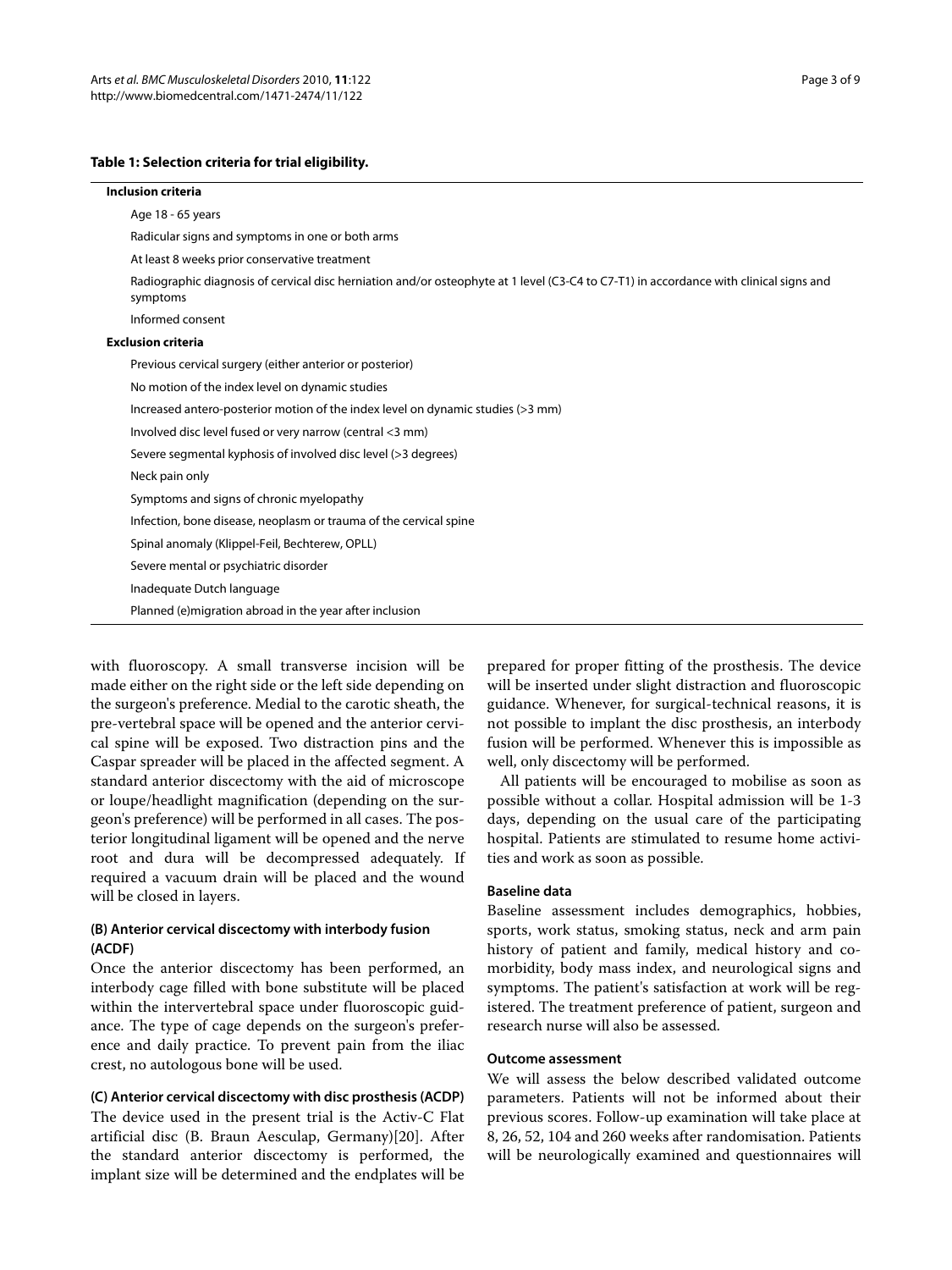# **Table 2: Data collection and outcome measures.**

|                                      | Intake       | Intake             | Informed       | Surgery            |         |         |         |             |                  |                |   | Follow-up Follow-up Follow-up Follow-up Follow-up Follow-up Follow-up Follow-up | Follow-up                                        | Follow-up |
|--------------------------------------|--------------|--------------------|----------------|--------------------|---------|---------|---------|-------------|------------------|----------------|---|---------------------------------------------------------------------------------|--------------------------------------------------|-----------|
|                                      | surgeon      | research<br>nurse  | consent        |                    | 2 weeks | 4 weeks | 8 weeks | 12 weeks    | 26 weeks         |                |   |                                                                                 | 52 weeks 104 weeks 156 weeks 208 weeks 260 weeks |           |
|                                      |              |                    |                |                    |         |         |         |             |                  |                |   |                                                                                 |                                                  |           |
| Visit                                | $\mathbf{1}$ | $\overline{2}$     | $\overline{3}$ | 4                  |         |         | 5       |             | $\boldsymbol{6}$ | $\overline{7}$ | 8 |                                                                                 |                                                  | 9         |
| Inclusion/<br>exclusion criteria     | X            |                    |                |                    |         |         |         |             |                  |                |   |                                                                                 |                                                  |           |
| Informed consent                     |              |                    | X              |                    |         |         |         |             |                  |                |   |                                                                                 |                                                  |           |
| Treatment<br>preference              | X            | X                  |                |                    |         |         |         |             |                  |                |   |                                                                                 |                                                  |           |
| Expected recovery                    | X            | X                  |                |                    |         |         |         |             |                  |                |   |                                                                                 |                                                  |           |
| Demographics &<br>diagnosis          | X            | Χ                  |                |                    |         |         |         |             |                  |                |   |                                                                                 |                                                  |           |
| <b>Basic physical</b><br>examination | X            |                    |                |                    |         |         |         |             |                  |                |   |                                                                                 |                                                  |           |
| Neurological<br>examination          | $\mathsf X$  | $\pmb{\mathsf{X}}$ |                |                    |         |         | X       |             |                  | X              | X | X                                                                               | X                                                | X         |
| Randomisation                        |              |                    |                | X                  |         |         |         |             |                  |                |   |                                                                                 |                                                  |           |
| Dynamic X-ray                        | Χ            |                    |                |                    |         |         | X       |             |                  | $\mathsf X$    | X | X                                                                               | X                                                | Χ         |
| <b>MRI</b>                           | X            |                    |                |                    |         |         |         |             |                  |                | X |                                                                                 |                                                  | X         |
| CT                                   | $\mathsf X$  |                    |                |                    |         |         |         |             |                  |                | X |                                                                                 |                                                  | Χ         |
| <b>NDI</b>                           |              | X                  |                |                    | X       | X       | X       | Χ           | X                | X              | X | X                                                                               | X                                                | X         |
| McGill                               |              | X                  |                |                    | X       | X       | X       | X           | X                | X              | X | X                                                                               | X                                                | X         |
| VAS arm and neck                     |              | X                  |                |                    | X       | X       | X       | X           | X                | X              | X | X                                                                               | X                                                | X         |
| $SF-36$                              |              | X                  |                |                    | X       | X       | X       | X           | X                | X              | X | X                                                                               | X                                                | X         |
| <b>HADS</b>                          |              | X                  |                |                    |         |         | X       |             | Χ                | X              | X | X                                                                               | X                                                | X         |
| Karasek                              |              | Χ                  |                |                    | Χ       | X       | X       | X           | Χ                | X              | X | X                                                                               | X                                                | X         |
| Likert                               |              |                    |                |                    | X       | X       | X       | X           | Χ                | X              | X | X                                                                               | X                                                | Χ         |
| Macnab                               |              |                    |                |                    |         |         | X       |             | X                | X              | X |                                                                                 |                                                  | X         |
| EuroQol and VAS                      |              | $\pmb{\mathsf{X}}$ |                |                    | X       | X       | X       | $\mathsf X$ | X                | X              | X | X                                                                               | X                                                | X         |
| Cost diaries                         |              |                    |                |                    |         |         |         | X           | X                | X              | X | X                                                                               | X                                                | X         |
| Complications                        |              |                    |                | $\pmb{\mathsf{X}}$ |         |         | X       |             |                  | X              | X | X                                                                               | X                                                | X         |
| Re-operation                         |              |                    |                |                    |         |         | X       |             |                  | X              | X | X                                                                               | X                                                | X         |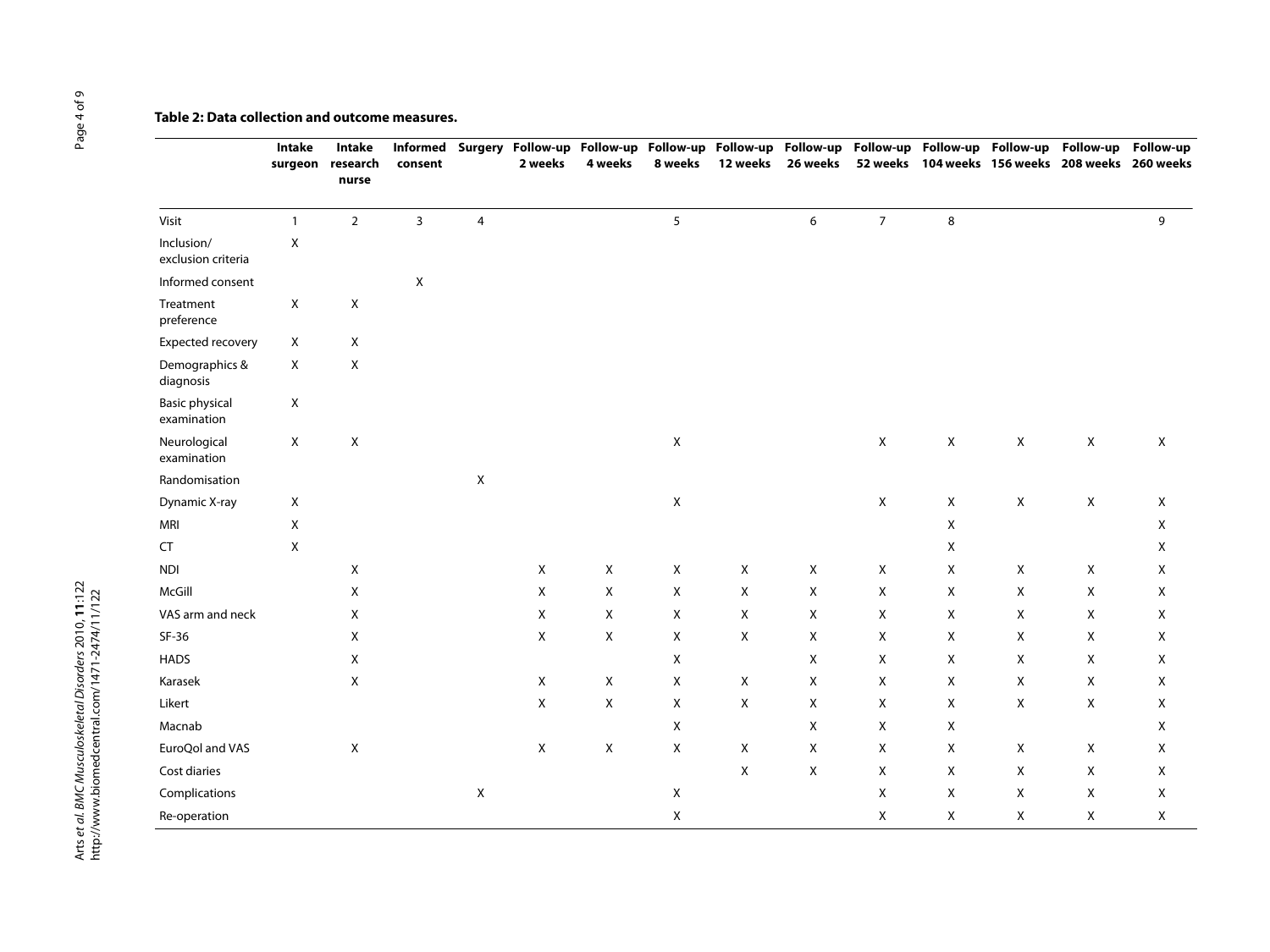be filled in. At 2, 4, 12, 156 and 208 weeks after randomisation, questionnaires will be sent by mail (Table 2).

#### **Primary outcome measure**

*Accelerated adjacent disc degeneration (AADD).* Although the evaluation of cervical disc degeneration is very important in this clinical setting, there is no established standardized nomenclature. Radiographic degenerative changes at the superior and inferior adjacent levels will be recorded by means of X-ray at intake and each follow-up moment. At 2 and 5 years follow-up both CT and MRI of the cervical spine will be performed. In this trial we will use a recently developed MRI-based grading system for cervical intervertebral disc degeneration, which has been shown reliable[[21\]](#page-7-11)(Table 3) It is of uppermost importance that radiological adjacent level disease will be accompanied by concomitant complaints, but we will evaluate radiographic adjacent level disease without symptoms as well.

#### **Secondary outcome measures**

# **1) Neck Disability Index (NDI)**

The NDI is a 10-item questionnaire on 3 different aspects; pain intensity, daily work related activities and non-work related activities. Each item is scored from 0 to 5 and the total score ranges from 0 (best score) to 50 (worst score). The NDI is a modification of the Oswestry Low Back Pain Index and has been shown to be reliable and valid for patients with cervical pathology[\[22](#page-7-12)-[24\]](#page-7-13).

# **2) Short-Form 36 (SF-36)**

This is a generic health status questionnaire that can easily be filled out at home. The questionnaire consists of 36 items on physical and social status of the patient subdivided in 8 domains; 1) physical functioning, 2) physical restrictions, 3) emotional restrictions, 4) social functioning, 5) somatic pain, 6) general mental health, 7) vitality and 8) general health perception. The questions are scored on a scale of 0 (worst health) to 100 (ideal health). This questionnaire has been used frequently and is validated in surgical studies on spinal column pathology[\[25-](#page-7-14) [27](#page-7-15)].

#### **3) Pain**

Pain intensity, measured by Visual Analogue Score (VAS) of arm and neck and McGill pain Questionnaire is chosen as secondary outcome measure.

# **VAS arm pain**

This parameter will measure the experienced pain intensity in the arm during the week before visiting the research nurse. Pain will be assessed on a horizontal 100 mm scale varying from 0 mm (no pain) to 100 mm (worst pain imaginable). Patients do not see the results of earlier assessments and will score the pain experienced at the visit. Reliability, validity and responsiveness of VAS have been shown[[28\]](#page-7-16).

# **VAS neck pain**

Since many patients with radicular arm pain have neck pain as well, we will also measure the intensity of neck pain.

#### **McGill Pain Questionnaire**

The McGill Pain score consists of 4 parts: 1) quality and intensity of pain, 2) effects of pain on daily activities, 3) VAS, and 4) distribution and course of pain. The McGill pain score is shown to be highly effective to evaluate the effects of treatment on pain[[29](#page-8-0)]. The Dutch version of McGill pain score will be used in this study[\[30\]](#page-8-1).

# **4) Karasek Job Content Questionnaire**

The Job Content Questionnaire is developed by Karasek to measure the on-the-job impact of chronic health problems and/or treatment[\[31](#page-8-2)]. We will use the Dutch version of the Karasek which has been shown reliability and validity[[32\]](#page-8-3).

# **5) Hospital Anxiety Depression Scale (HADS)**

The HADS is a self-assessment scale which is developed to detect anxiety and depression in patients attending a medical clinician and has been shown reliable and valid[\[33](#page-8-4)]. The HADS consists of a 7-item depression scale and a 7-item anxiety scale. The score ranges from 0-21 with a high score being indicative for depression/anxiety.

#### **7) Perceived recovery**

This is a 7-point Likert scale measuring the perceived recovery, varying from "complete recovery" to "worse

#### **Table 3: MRI-based grading system for cervical intervertebral disc degeneration.**

| Grade | <b>Nucleus signal intensity</b> | <b>Nucleus structure</b>                 | <b>Distinction of nucleus and annulus</b> | Disc height         |
|-------|---------------------------------|------------------------------------------|-------------------------------------------|---------------------|
|       | Hyperintense                    | Homogenous, white                        | Clear                                     | Normal              |
| Ш     | Hyperintense                    | Inhomogenous with horizontal band, white | Clear                                     | Normal              |
| Ш     | Intermediate                    | Inhomogenous, grey to black              | Unclear                                   | Normal to decreased |
| IV    | Hypointense                     | Inhomogenous, grey to black              | Lost                                      | Normal to decreased |
| v     | Hypointense                     | Inhomogenous, grey to black              | Lost                                      | Collapsed           |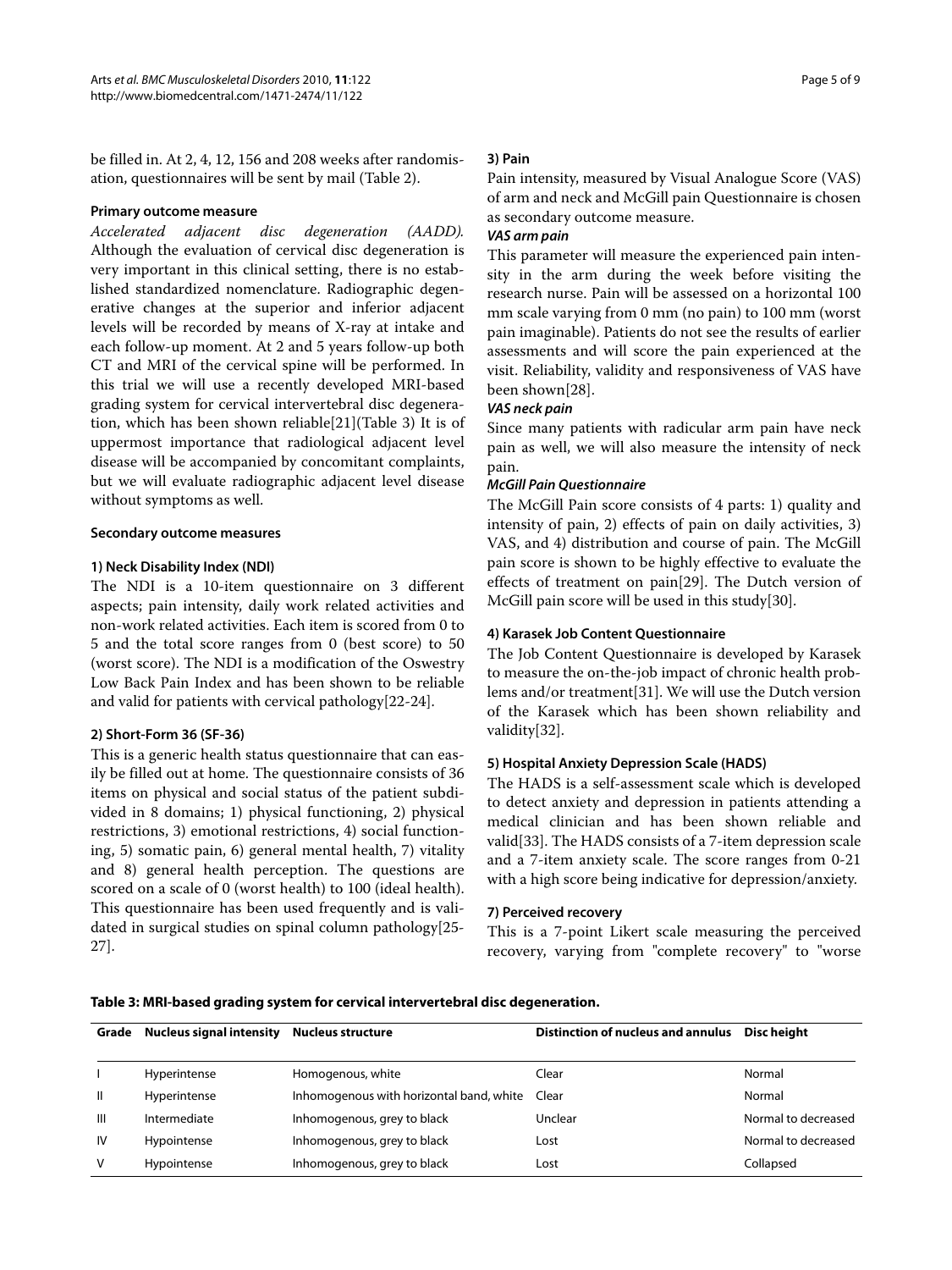than ever". This outcome scale has been used in previous studies and is regarded valid and responsive to change[[34\]](#page-8-5). Complete recovery and almost complete recovery are defined as good result. Next to this global self-assessment, a job and hobby specific Likert will be scored. During the intake of the study the patient will be asked to rank their 5 most important functional disabilities in daily life, which they can use in their own evaluation overall and in separate items. Moreover, the expected recovery from both patient, surgeon and research nurse will be evaluated.

#### **8) Utility measurements**

The EuroQol (EQ-5D) measures 5 dimensions (mobility, self-care, daily activities, pain/discomfort, anxiety/ depression), on a 3 point scale (no, some, or extreme problems). For each health state described by the patients, a utility score can be calculated that reflects society's valuation of that health state. The Dutch tariff for the EQ-5D will be used[[35\]](#page-8-6). Similarly, SF-6D utilities will be calculated from the SF-36 profiles[\[36\]](#page-8-7). Whereas the EQ-5D and SF-6D provide society's assessment of the patients' health, the patients themselves will also assess their own health on VAS, ranging from 0.0 (as bad as death) to 1.0 (optimal health). Both the EQ-5D and the VAS will be reported in questionnaires filled out at home.

#### **Other outcome measures**

# **1) Costs**

The direct medical costs of hospital admission (fixed costs per admission, and variable costs per admission day) and surgery (including personnel and implants) will be estimated in all participating hospitals for cost-analysis. Using cost diaries, the patients will register other medical care (including physiotherapy, visits to general practitioners and medical specialists, nursing care, and medication) and non-medical costs (including out-ofpocket expenses, domestic help, and absenteeism). Each diary will cover 3 months and the research nurse will go through the diary with the patient on every follow-up visit, throughout the study period of 2 years. Costs will be calculated using standard prices, including time and travel costs [[37\]](#page-8-8).

To estimate the indirect costs, like productivity costs, patients will register absenteeism in the diary and the research nurse will register the patient's work situation, work efficiency, and gross income on follow-up moments. Absenteeism will be valued to the friction-cost method.

#### **2) Incidence of re-operations**

In previous studies concerning spine surgery the incidence of re-operations has been used to assess outcome. Also in this study, we will assess the incidence of re-operation. Every surgical re-exploration in both groups will be considered as re-operation.

#### **3) Complications**

A systematic assessment of complications (including wound infection, deep venous thrombosis, urine tract infection, haematoma, progressive neurological deficit, dysphagia, and hoarseness) will be carried out by the surgeon and research nurse. Surgeons will also document perioperative complications like cerebrospinal fluid leakage, vascular injury, nerve root damage, and malposition of the implant.

# **4) Radiographic evaluation**

Besides adjacent disc degeneration (primary outcome measure), we will also evaluate the cervical curvature, segmental motion, displacement or migration of the implant, and heterotopic ossification using the classification of McAfee[\[38](#page-8-9)].

# **Sample size**

The sample size calculation is based on the hypothesis that the incidence of symptomatic adjacent disc disease after cervical disc prosthesis is equal to anterior discectomy with or without interbody fusion. Based on the literature, the annual incidence of symptomatic adjacent disc disease after ACDF and ACDP is 7% and 0.65% respectively[\[18](#page-7-8)]. However, in that trial only 74 patients underwent disc arthroplasty and the probability of adjacent disc degeneration may be higher. Therefore, in our study, we assume an annual incidence of adjacent disc degeneration of 2% after arthroplasty and 7% after interbody fusion for the power calculations. We require a power of 90%, a significance level of 0.05, and assume committed accrual duration of 3 years. We plan a group sequential design with 2 interim analyses using a survival model approach for "time-to-degeneration" and a testfor-superiority approach. The East software (version 5) is used for the design of this study. The assumptions (2% vs. 7% to be detected) correspond to a Hazard Ratio of 0.28. With an accrual of 150 patients per year during 3 years, the required power is attained for a two-group comparison. Since we intend to perform two 2-group comparisons separately, we need  $1.5*450 = 675$  patients in total. Assuming a loss to follow-up of 10%, a total of 750 patients are needed. The interim analyses are performed only for the main comparison of ACDF versus ACDP. Stopping is allowed for futility as well as efficacy and follows prespecified alpha and beta spending rules.

#### **Data Analysis**

The data will be analysed according to the stopping rules, i.e. after approximately 1.8, 2.6 and 3.2 years under H0 and 2.2, 3.2 and 4.2 years under H1. The actual analysis times depend on the number of events observed (15, 30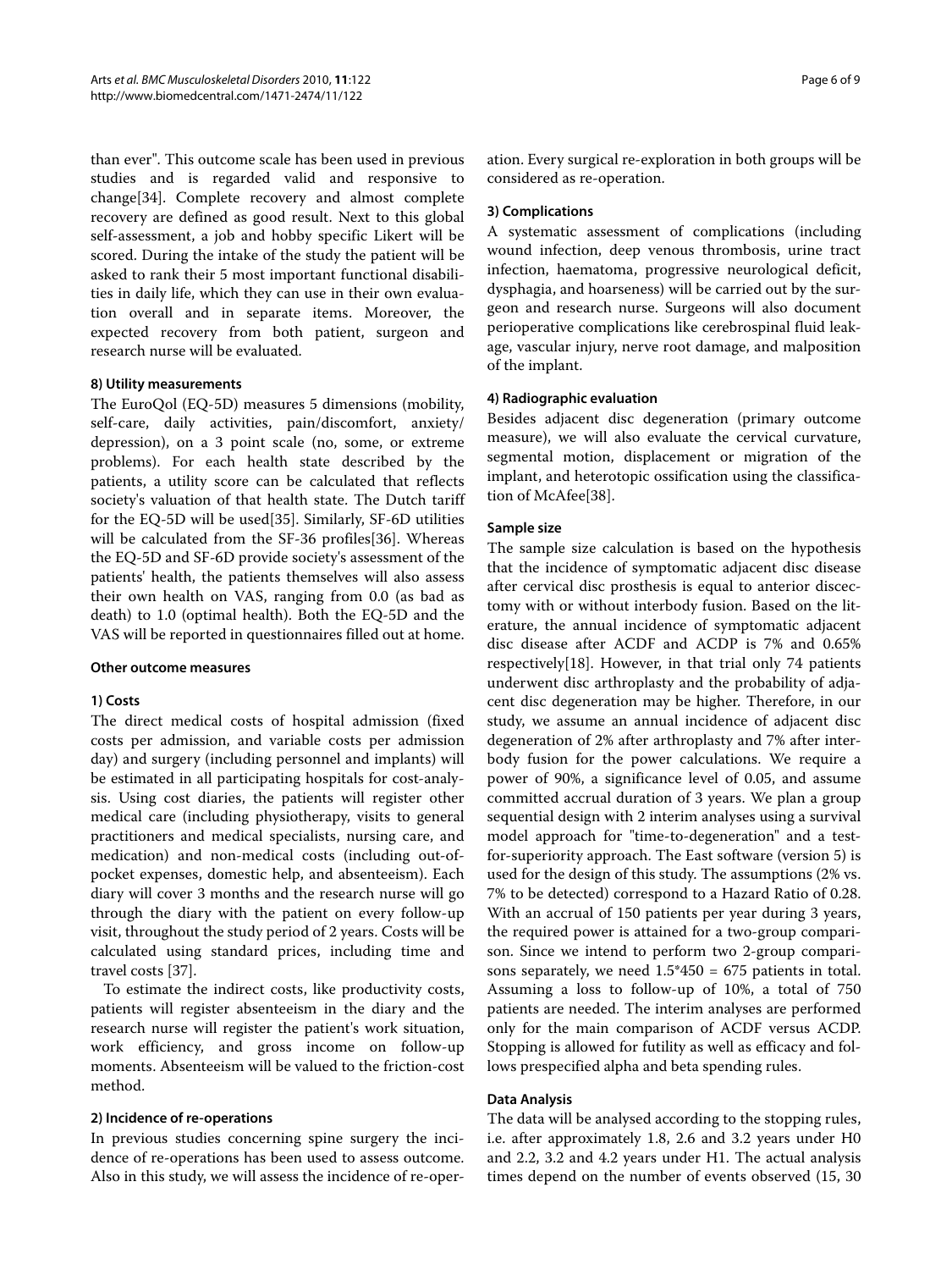and 45). This establishes an answer to the main objectives in terms of the comparison of ADCF to ADCP. Longterm analyses of all results will be conducted irrespective of an early achievement of futility or efficacy establishing a comparison at 52, 104, 156, 208 and 260 weeks. However, these analyses will be performed after the final analysis of the trial has reached the conclusion of efficacy or futility. For all analyses, assessments performed at the first outpatient visit will be taken as baseline. Baseline comparability will be analysed by descriptive statistics to determine whether randomisation was successful. Baseline measurements will be used as covariates in the analyses to increase power. Differences in outcome measures between the 2 pairs of groups, together with 95% confidence intervals, will be calculated. All data are analysed according the "intent-to-treat principle".

The primary research objective will be tested using two likelihood ratio tests for the hazard ratio's, one for the comparison to ACD and one to ACDF. In case of homogeneity of effects, a pooled effect (adjusting for interbody fusion) will be reported. Otherwise the two analyses will be reported separately. The secondary outcome continuous measures will be compared using two t-tests in the same way (or non-parametric counterparts in case of non-symmetrical or distributions with outliers), possibly after transformations of skewed distributions.

On the other hand, repeated measurements analyses of variance for the secondary outcome measures (the continuous outcome scales) will also be performed in order to compare the evolving patterns over time.

In addition, an explorative subgroup analysis is conducted to investigate whether the treatment effect varies over specific subgroups of patients (Table 4).

Data will be stored via the internet-based secure data management system "ProMISe" of the department of Medical Statistics and Bio Informatics[[39\]](#page-8-10). The analyses will be carried out using appropriate statistical software (e.g. SPSS).

#### **Discussion**

Since the introduction of anterior approach of the cervical spine by Cloward, Robinson and Smith[[1\]](#page-7-0), a dispute has started about the best surgical treatment. The purpose of all surgical procedures is removal of the intervertebral disc in order to decompress the nerve root and alleviate radicular pain. However, cervical instability and segmental collapse with recurrent radicular pain has been documented after anterior discectomy. For this reason, most surgeons in general hospitals perform anterior discectomy with interbody fusion while most academic surgeons perform a discectomy *sec* as a result of lack of evidence. The results of various randomised trials suggest that interbody fusion may not be necessary in all cases[\[3-](#page-7-2) [9\]](#page-7-3). In fact, The Cochrane Review even mentioned advan-

#### **Table 4: Selected prognostic variables for subgroup analysis.**

| Demographic variables                                |  |  |  |  |
|------------------------------------------------------|--|--|--|--|
| Age $\leq$ 40 years versus $>$ 40 years              |  |  |  |  |
| Women versus men                                     |  |  |  |  |
| High education versus low education                  |  |  |  |  |
| Anamnestic and neurological variables                |  |  |  |  |
| Neck pain versus no neck pain                        |  |  |  |  |
| Ouetelet index $\leq$ 30 versus $>$ 30               |  |  |  |  |
| Radiological variables                               |  |  |  |  |
| Uncovertebral osteophytes versus no osteophytes      |  |  |  |  |
| Straight neck versus lordotic neck                   |  |  |  |  |
| Low disc ( $\leq$ 5 mm) versus high disc ( $>$ 5 mm) |  |  |  |  |

tages of anterior discectomy only; lower costs, shorter operation time and faster return to work[[10\]](#page-7-4).

One of the main drawbacks of arthrodesis of a motion segment is increased load and stress at the levels adjacent to the fusion site. The concept of accelerated adjacent disc degeneration (AADD) is widely discussed. Hilibrand et al. reported a large retrospective study of patients who underwent anterior discectomy with fusion. Symptomatic adjacent level degeneration occurred at a relative constant incidence of 2.9% annually[[11](#page-7-5)]. However, data on asymptomatic patients suggest that intervertebral disc degeneration is a physiological process, which may be accelerated by interbody fusion[\[40](#page-8-11)[,41](#page-8-12)].

The rationale of artificial disc replacement, mainly industry driven, is motion preservation with subsequent prevention of adjacent disc degeneration. Various prospective randomised trials have shown that cervical disc prosthesis is a safe and reliable alternative to cervical fusion[\[12](#page-7-6)-[17\]](#page-7-7). Data focused on adjacent disc degeneration after arthroplasty is limited, but the incidence of AADD seems low[[18,](#page-7-8)[19\]](#page-7-9). In the largest randomised trial on cervical disc prosthesis by Mummaneni et al., radiographic evaluation of adjacent level degeneration was not assessed[\[16](#page-7-17)]. Moreover, the follow-up period in all conducted studies is too short for proper evaluation of AADD.

The primary concern on studies focused on AADD, is the low incidence of events. As outlined in our sample size calculation, 750 patients will need to be randomised to elucidate the dispute on prevention of AADD in disc arthroplasty studies. In addition, an extra treatment arm of anterior discectomy without fusion will be needed to justify the high costs of cages or disc prostheses. Bartels et al. have published a similar protocol on cervical disc herniation in which 3 surgical strategies are compared[\[42](#page-8-13)]. However, the NDI was taken as primary outcome measure. Therefore, in our opinion, the number of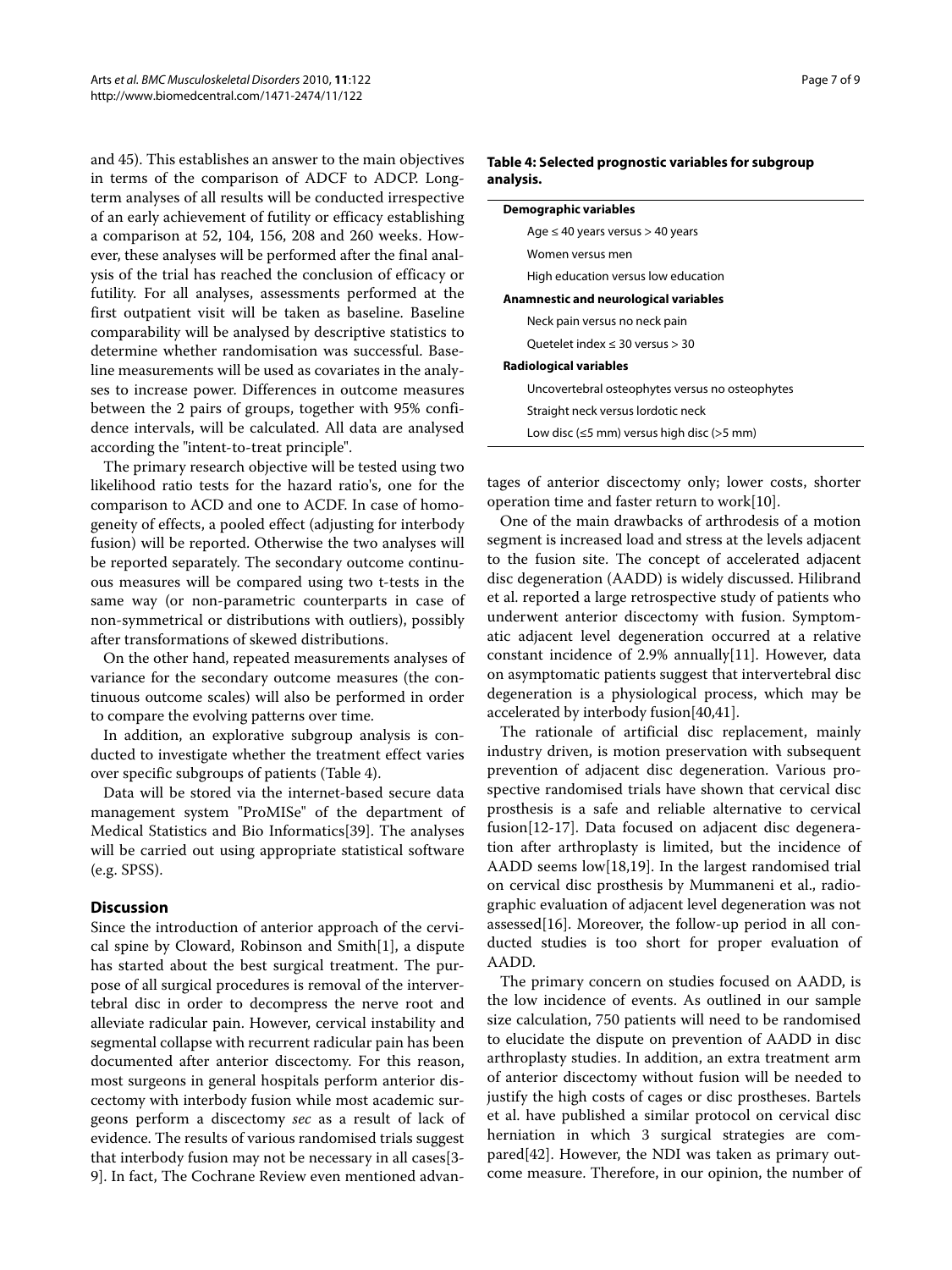patients enrolled is not enough for scientific proof of possible reduced incidence of AADD after disc arthroplasty.

The NECK trial is designed to demonstrate the effectiveness and security of cervical disc prosthesis, focused on adjacent segment degeneration and functional outcome. ACDP will be randomly and blindly compared with ACD and ACDF. The only way to elucidate the dispute on AADD prevention, is a 3 arm randomised trial with large number of patients to be included. As such we will evaluate the clinical appropriateness and superiority of disc prosthesis on one hand, cervical fusion on the other hand, and compare this to discectomy without any implant.

#### **Abbreviations**

NECK: netherlands cervical kinematics; ACD: anterior cervical discectomy; ACDF: anterior cervical discectomy with fusion; ACDP: anterior cervical discectomy with prosthesis; NDI: neck disability index; VAS: visual analogue scale; AADD: accelerated adjacent disc degeneration; MRI: magnetic resonance imaging; CT: computed tomography; HADS: hospital anxiety depression scale.

#### **Competing interests**

The authors declare that they have no competing interests.

#### **Authors' contributions**

MA designed the protocol, is primary investigator and coordinator of the trial. RB has contributed to the case record forms, is responsible for the sample size calculation and implementation of the trial data management using the ProM-ISe software. EA is responsible for the design of the cost-effectiveness analysis. WP is the principal investigator, responsible budget holder and supervisor. All authors participated in the trial design and coordination. All authors read and approved the final manuscript.

#### **Acknowledgements**

The NECK trial is funded by B. Braun Aesculap and will be carried out by the Leiden - The Hague Spine Intervention Prognostic Study (SIPS) group. Furthermore we want to thank the research nurses and data manager of the SIPS group for their work in making this trial possible.

#### **Author Details**

1Department of Neurosurgery, Medical Center Haaglanden, The Hague, The Netherlands, 2Department of Neurosurgery, Leiden University Medical Center, Leiden, The Netherlands, 3Department of Medical Statistics & Bio Informatics, Leiden University Medical Center, Leiden, The Netherlands, 4Department of Medical Decision Analysis, Leiden University Medical Center, Leiden, The Netherlands and 5Department of General Practice, Erasmus Medical Center, Rotterdam, The Netherlands

#### Received: 1 March 2010 Accepted: 16 June 2010 Published: 16 June 2010

#### **References**

- <span id="page-7-0"></span>1. Cloward RB: The anterior approach for removal of ruptured cervical disks**.** J Neurosurg 1958, 15:602-617.
- <span id="page-7-1"></span>2. Hirsch C: Cervical disc rupture: diagnosis and therapy**.** Acta Orthop Scand 1960, 30:172-186.
- <span id="page-7-2"></span>Abd-Alrahman N, Dokmak AS, Abou-Madawi A: Anterior cervical discectomy (ACD) versus anterior cervical fusion (ACF), clinical and radiological outcome study**.** Acta Neurochir (Wien) 1999, 141:1089-1092.
- 4. Dowd GC, Wirth FP: Anterior cervical discectomy: is fusion necessary? J Neurosurg 1999, 90:8-12.
- Barlocher CB, Barth A, Krauss JK, Binggeli R, Seiler RW: Comparative evaluation of microdiscectomy only, autograft fusion, polymethylmethacrylate interposition, and threaded titanium cage fusion for treatment of single-level cervical disc disease: a prospective randomized study in 125 patients**.** Neurosurg Focus 2002, 12:E4.
- 6. Martins AN: Anterior cervical discectomy with and without interbody bone graf[t](http://www.ncbi.nlm.nih.gov/entrez/query.fcgi?cmd=Retrieve&db=PubMed&dopt=Abstract&list_uids=765435)**.** J Neurosurg 1976, 44:290-295.
- 7. Rosenorn J, Hansen EB, Rosenorn MA: Anterior cervical discectomy with and without fusion. A prospective study**.** J Neurosurg 1983, 59:252-255.
- 8. Savolainen S, Rinne J, Hernesniemi J: A prospective randomized study of anterior single-level cervical disc operations with long-term follow-up: surgical fusion is unnecessary**.** Neurosurgery 1998, 43:51-55.
- <span id="page-7-3"></span>9. van den Bent MJ, Oosting J, Wouda EJ, van Acker EH, Ansink BJ, Braakman R: Anterior cervical discectomy with or without fusion with acrylate. A randomized trial**.** Spine 1996, 21:834-839. discussion 840
- <span id="page-7-4"></span>10. Jacobs WC, Anderson PG, Limbeek J, Willems PC, Pavlov P: Single or double-level anterior interbody fusion techniques for cervical degenerative disc disease**.** Cochrane Database Syst Rev 2004:CD004958.
- <span id="page-7-5"></span>11. Hilibrand AS, Carlson GD, Palumbo MA, Jones PK, Bohlman HH: Radiculopathy and myelopathy at segments adjacent to the site of a previous anterior cervical arthrodesis**.** J Bone Joint Surg Am 1999, 81:519-528.
- <span id="page-7-6"></span>12. Coric D, Finger F, Boltes P: Prospective randomized controlled study of the Bryan Cervical Disc: early clinical results from a single investigational site**.** J Neurosurg Spine 2006, 4:31-35.
- 13. Hacker RJ: Cervical disc arthroplasty: a controlled randomized prospective study with intermediate follow-up results. Invited submission from the joint section meeting on disorders of the spine and peripheral nerves, March 2005**.** J Neurosurg Spine 2005, 3:424-428.
- 14. Goffin J, Casey A, Kehr P, Liebig K, Lind B, Logroscino C, Pointillart V, Van Calenbergh F, van Loon J: Preliminary clinical experience with the Bryan Cervical Disc Prosthesis**.** Neurosurgery 2002, 51:840-845. discussion 845- 847
- 15. Lafuente J, Casey AT, Petzold A, Brew S: The Bryan cervical disc prosthesis as an alternative to arthrodesis in the treatment of cervical spondylosis: 46 consecutive case[s](http://www.ncbi.nlm.nih.gov/entrez/query.fcgi?cmd=Retrieve&db=PubMed&dopt=Abstract&list_uids=15795201)**.** J Bone Joint Surg Br 2005, 87:508-512.
- <span id="page-7-17"></span>16. Mummaneni PV, Burkus JK, Haid RW, Traynelis VC, Zdeblick TA: Clinical and radiographic analysis of cervical disc arthroplasty compared with allograft fusion: a randomized controlled clinical trial**.** J Neurosurg Spine 2007, 6:198-209.
- <span id="page-7-7"></span>17. Heller JG, Sasso RC, Papadopoulos SM, Anderson PA, Fessler RG, Hacker RJ, Coric D, Cauthen JC, Riew DK: Comparison of BRYAN cervical disc arthroplasty with anterior cervical decompression and fusion: clinical and radiographic results of a randomized, controlled, clinical trial**.** Spine 2009, 34:101-107.
- <span id="page-7-8"></span>18. Robertson JT, Papadopoulos SM, Traynelis VC: Assessment of adjacentsegment disease in patients treated with cervical fusion or arthroplasty: a prospective 2-year study**.** J Neurosurg Spine 2005, 3:417-423.
- <span id="page-7-9"></span>19. Pimenta L, McAfee PC, Cappuccino A, Cunningham BW, Crockard A, Guerrero L: Adjacent level disease after cervical disc arthroplasty: a 3 years follow-up**.** Global Symposium on Motion Preservation Technology, Berlin 2007.
- <span id="page-7-10"></span>20. Suchomel P: Artificial discs and spinal motion - use of ActivC**.** European Musculoskeletal Review 2008, 3:65-68.
- <span id="page-7-11"></span>21. Miyazaki M, Hong SW, Yoon SH, Morishita Y. Wang JC: Reliability of a magnetic resonance imaging-based grading system for cervical intervertebral disc degeneration**[.](http://www.ncbi.nlm.nih.gov/entrez/query.fcgi?cmd=Retrieve&db=PubMed&dopt=Abstract&list_uids=18525490)** J Spinal Disord Tech 2008, 21:288-292.
- <span id="page-7-12"></span>22. Vernon H, Mior S: The Neck Disability Index: a study of reliability and validity**[.](http://www.ncbi.nlm.nih.gov/entrez/query.fcgi?cmd=Retrieve&db=PubMed&dopt=Abstract&list_uids=1834753)** J Manipulative Physiol Ther 1991, 14:409-415.
- 23. Pietrobon R, Coeytaux RR, Carey TS, Richardson WJ, DeVellis RF: Standard scales for measurement of functional outcome for cervical pain or dysfunction: a systematic review**.** Spine 2002, 27:515-522.
- <span id="page-7-13"></span>24. Vos CJ, Verhagen AP, Koes BW: Reliability and responsiveness of the Dutch version of the Neck Disability Index in patients with acute neck pain in general practice**.** Eur Spine J 2006, 15:1729-1736.
- <span id="page-7-14"></span>25. Ware JE, Sherbourne CD: The MOS 36-item short-form health survey (SF-36). I. Conceptual framework and item selection**.** Med Care 1992, 30:473-483.
- 26. Brazier JE, Harper R, Jones NM, O'Cathain A, Thomas KJ, Usherwood T, Westlake L: Validating the SF-36 health survey questionnaire: new outcome measure for primary care**.** Bmj 1992, 305:160-164.
- <span id="page-7-15"></span>27. Stansfeld SA, Roberts R, Foot SP: Assessing the validity of the SF-36 General Health Survey**.** Qual Life Res 1997, 6:217-224.
- <span id="page-7-16"></span>28. Carlsson AM: Assessment of chronic pain. I. Aspects of the reliability and validity of the visual analogue scale**[.](http://www.ncbi.nlm.nih.gov/entrez/query.fcgi?cmd=Retrieve&db=PubMed&dopt=Abstract&list_uids=6602967)** Pain 1983, 16:87-101.